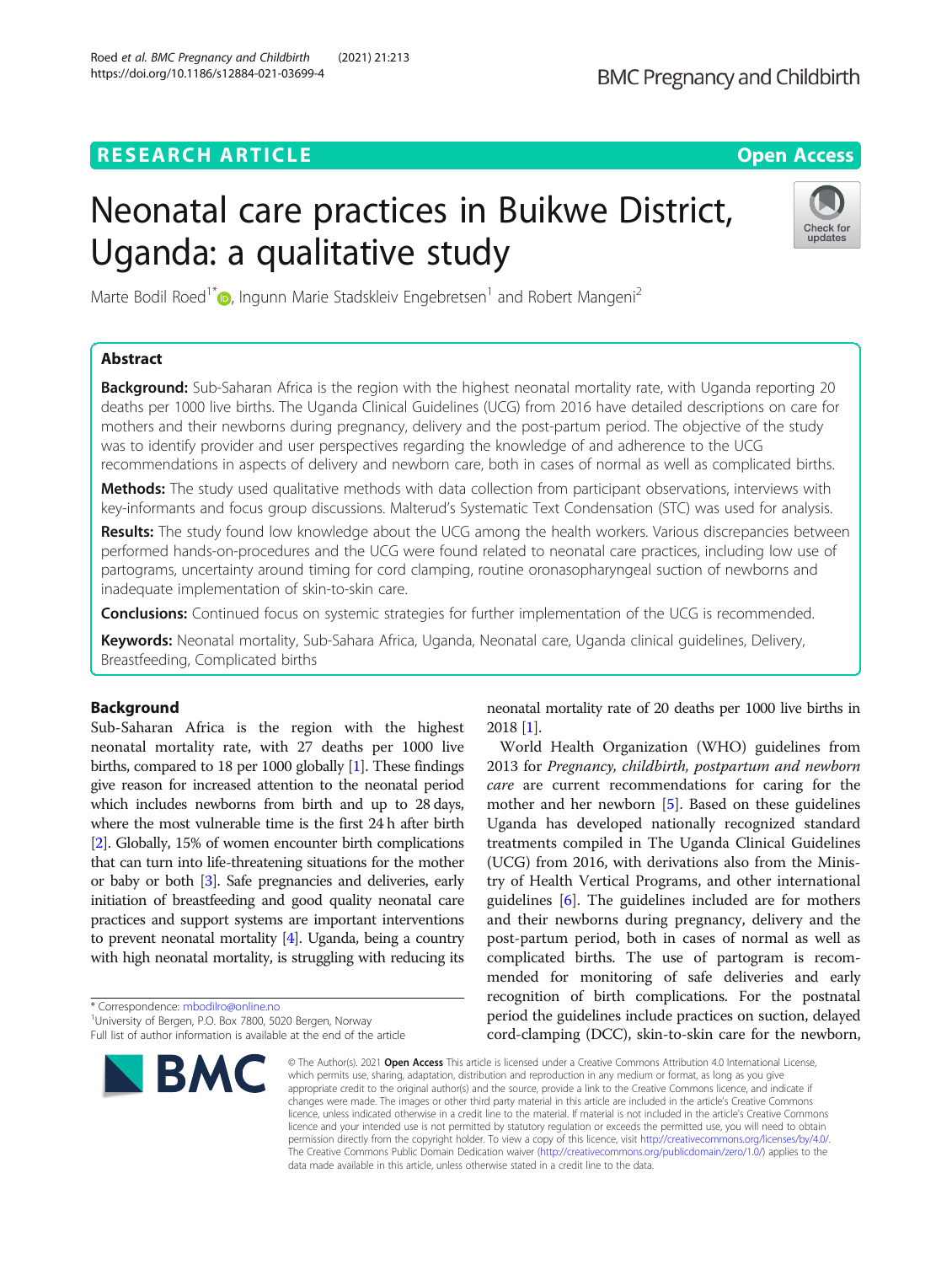also called kangaroo mother care, early initiation of breastfeeding and other recommended and unrecommended procedures in the mother and the child [\[5,](#page-8-0) [6](#page-8-0)]. Previous studies from Uganda show low adaptation and use of partograms with findings revealing 68% incomplete plotting of date and time for membrane rupture [[7](#page-8-0)]. Studies on timing for cord clamping in Uganda show promising results with the majority of findings revealing clamping of the cord between 1 and 3 min, with medians of 50 and 76 s after birth, which is superior to results found in other low-resource countries [[8](#page-9-0), [9](#page-9-0)]. Practicing of skin-to-skin contact between mother and baby has been found non-existent or minimal [\[10\]](#page-9-0), whereas early initiation of breastfeeding in Uganda is estimated to 66% [[11](#page-9-0)]. Adherence to recommended guidelines are important measures in reducing the neonatal mortality rate, and continuous research is needed to diminish the know-do gap in maternal and newborn health care. Uganda was included in the first group of nine countries to be involved in The Quality of Care Network established in 2017, which mission was to look at the quality of care in maternal, newborn and child health, how it is received by patients and how it is delivered by health workers. The network has provided an implementation guidance with strategies for improvements and sustainability of quality care at all levels of the health care system, in which continuous measurements of quality is one of them [[12](#page-9-0)]. Earlier research show poor policy implementation of newborn care practices in Uganda [[13](#page-9-0)]. In order to improve conditions for all mothers it is necessary to understand how the health system works in rural Uganda. This study aimed at identifying provider and user perspectives regarding the knowledge of and adherence to the UCG recommendations in aspects of delivery and newborn care. Facilitators and barriers for mitigation of the know-do gap related to UCG were explored both in cases with normal and complicated delivery and post-partum histories in Buikwe District, Uganda.

## Methods

## Design

The study used a qualitative approach with data collection through triangulation from the most commonly used qualitative methods of participant observations, interviews with key-informants and focus group discussions. A triangular qualitative approach was chosen in an effort to get a nuanced and deeper understanding of the topic [\[14\]](#page-9-0).

#### Setting

The study was conducted in 7 villages of Buikwe district, including the urban centre of Nyenga and six of its surrounding 10 sub-villages. The six sub-villages were selected after conclusion of a monthly village committee meeting in Nyenga town, where the leaders of the subvillages present were approached for information about the study and where appointments were made to meet with the leaders in their home villages for further planning of the research. The local leaders were given a general information letter of the purpose of the study and asked to help with identification of mothers with newborns in the villages, in addition to logistics and provision of location for the focus group discussions. Saint Francis Hospital and Saint Francis School of Nursing and Midwifery are connected to each other within the same location of Nyenga town. The students at the school are provided with full boarding and have rotating internships within the various wards of the hospital. Kabizzi village includes one of several health centres for the public in the area, providing both in-and out-patient services with a two bedded maternity room [[15](#page-9-0), [16](#page-9-0)]. In cases of referrals most patients go to Saint Francis Hospital in Nyenga, or other private or public hospitals upon request from the patients.

#### Population

Selection of participants was done through purposeful recruitment from St. Francis Hospital, Kabizzi Health Centre and the defined villages. The Hospital and Health Centre reported an average of 500 and 30 births each year, respectively. Both facilities had one midwife on duty, and the hospital also had an assistant midwife and generally 3–4 nursing-and midwife students on rotating shifts in the mornings and afternoons Fig. [1](#page-2-0).

#### Sample

The total number of participants was 57. The keyinformants amounted to 15, and 42 mothers attended focus-group discussions. Except for the health workers, all participants were subsistence farmers, with some having small additional businesses. The number of patients during observations was not counted (Table [1](#page-2-0)).

#### Data collection procedure

Two local research assistants, male and female, fluent in both English and Luganda with bachelor's degrees in social sciences were recruited for logistic organization, moderator roles in focus group discussions, recruitment of key-informants and transcriptions and translations of recordings in local languages. The researchers were trained and educated in the research topic and interviewing techniques beforehand by the main researcher.

Key-informants were chosen purposefully because of their involvement and every-day encounter with deliveries and neonatal issues. Mothers were purposefully selected on the inclusion criteria that they had given birth within the past month.

In-depth interviews were done with mothers and other key-informants such as students in nursing and midwifery,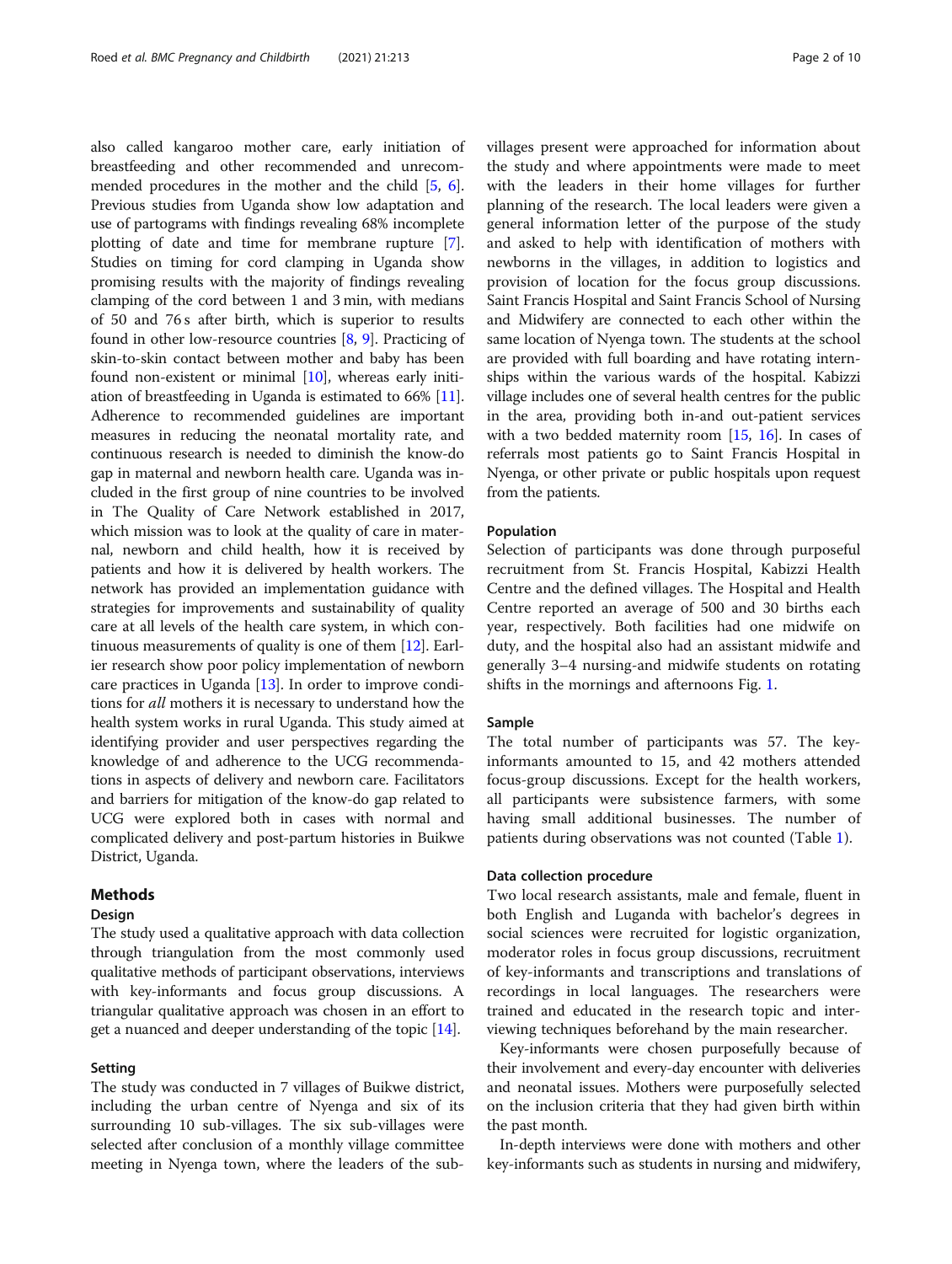<span id="page-2-0"></span>

midwifes, traditional birth attendants (TBAs) and village health team workers (VHTs) (additional file [1](#page-8-0)). TBA's and VHT's are the key frontline service providers in rural areas of Uganda, often being the first, and sometimes the only contact point for mothers in need of help and guidance on maternal issues [[17](#page-9-0), [18\]](#page-9-0).

The time period for data collection was from January 15th to February 25th, 2019. Qualitative semi-structured interviews with key-informants in English  $(n = 5)$  were conducted face-to-face by the principal investigator or if in other languages by one of the two research assistants  $(n = 10)$ . The interviews with health care workers took place in the hospital or health centre. Three interviews with mothers took place in the hospital, whereas the other interviews with mothers, TBA's and VHT's took place in their private homes or outdoors within the

various villages. For most interviews the primary investigator was present for observations and note taking. The duration of the interviews ranged from 10 to 30 min.

All focus group discussions were conducted by one of the research assistants in Luganda in an outdoor location provided by the local leaders in the selected villages. The focus group discussions lasted from 40 to 60 min. The principal investigator, who is a nurse, was present for participant observation in the maternity ward at the Hospital and Health Centre for 6 weeks. During this period she spent the mornings in the Hospital, taking rounds with the doctor on duty and observing deliveries and postnatal care and procedures. The afternoons were spent in the Health Centre, observing deliveries and aiding the staff when necessary. Notes were written continuously.

Table 1 Background information of participants

| <b>Numbers</b>                | Age      | <b>Education</b>     |
|-------------------------------|----------|----------------------|
| 4                             | 15 to 45 | Primary to secondary |
| 4                             | 50 to 80 | None to primary      |
| 3                             | 50 to 80 | Primary              |
| 4                             | 19 to 35 | Certificate level    |
| Focus group discussions<br>42 | 16 to 45 | None to secondary    |
| Unknown                       | 15 to 80 | Primary to PhD       |
|                               |          |                      |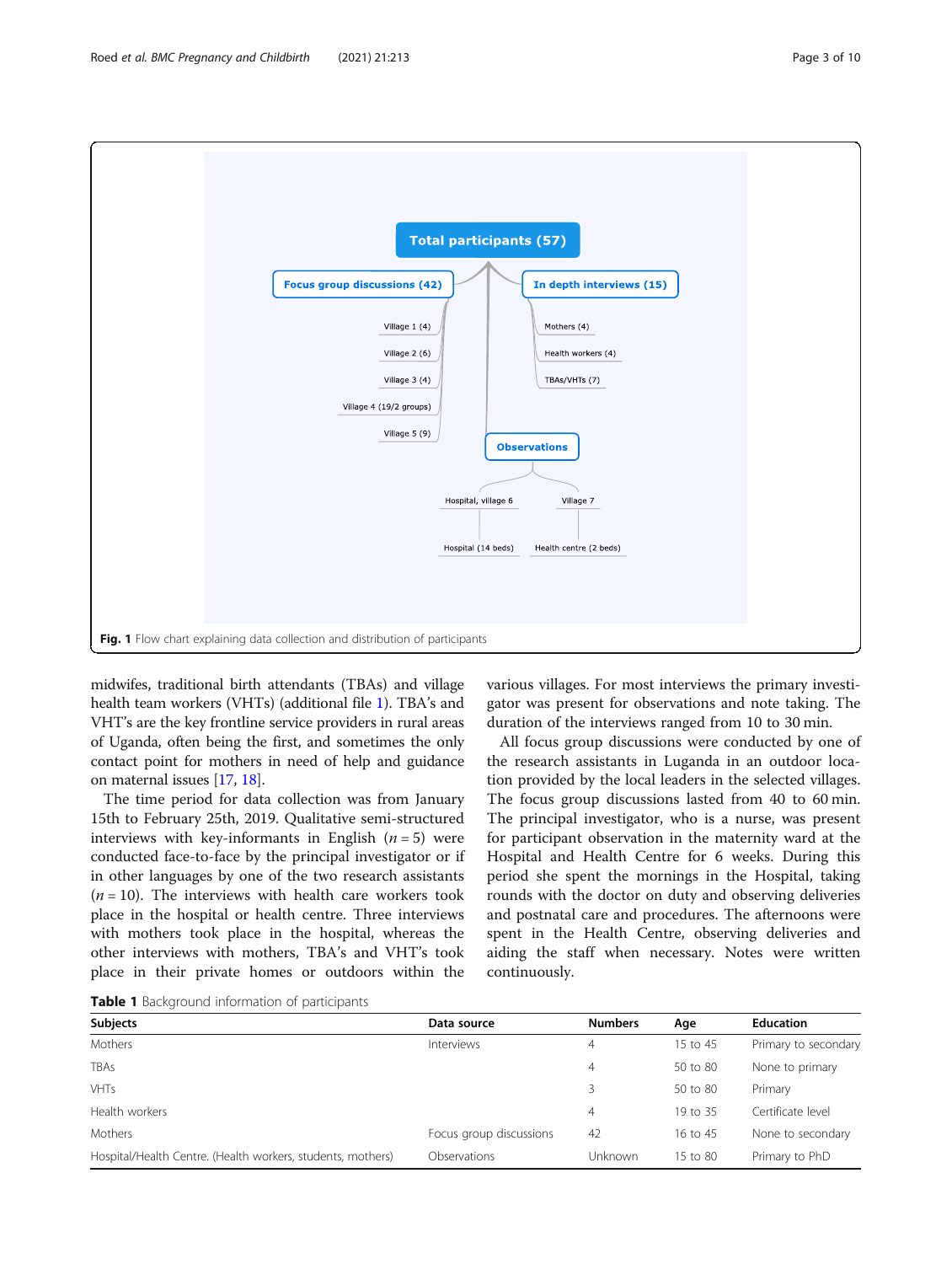Audio-recorded interviews were transcribed word by word into Microsoft Word documents within 2–4 days. Interviews and focus group discussions conducted in Luganda were transcribed first in Luganda, then translated into English by the same research assistant. Proof readings, consisting of listening to the recordings in Luganda while reading the Luganda and English transcriptions, were done by another colleague fluent in both English and Luganda. No discrepancies were found in the translations. Notes from observations were typed into Word documents upon completion of the observation period.

#### **Instruments**

Locally pre-tested semi-structured interview guides were used for interviews with key-informants and for focus group discussions (additional files [1](#page-8-0) and [2](#page-8-0)). The UCG were used as background for the inquiries and structure from delivery through the neonatal period. The UCG guidelines involve hourly monitoring of the mother's vital measurements, including the use of partograms and curves [\[2,](#page-8-0) [19](#page-9-0)]. Detailed description of newborn procedures such as delayed cord clamping, suction, kangaroo care and early initiation of breastfeeding are included, thus our interview guide focused on these stages connected to birth: Monitoring of labour using partograms gives a better indication of labour progress for easy recognition of early complications [[19](#page-9-0), [20](#page-9-0)]. Delayed cord clamping (DCC) refers to clamping later than 60 s after birth or when cord pulsation has ceased, contrary to early cord clamping (ECC) which take place within 1 minute after birth [\[21,](#page-9-0) [22](#page-9-0)]. Suction of newborns is a method used to clear secretions from the oropharynx and nasopharynx through the application of negative pressure via a suction catheter or bulb syringe, and is not recommended for uncomplicated births [\[23\]](#page-9-0). Skin-to-skin care, also called kangaroo mother care, is when the newborn is placed on the mother's bare abdomen or chest and should last for at least 1 hour or until after the first breastfeed [[24](#page-9-0)]. Early initiation of breastfeeding meaning initiation within the first hour after birth. The UCG has implemented training and dissemination in the current UCG procedures regarding these issues, which when followed have been documented to reduce the risk of neonatal deaths and are therefore some of the most important focus areas for lowering the death rates of newborns [\[25](#page-9-0), [26](#page-9-0)].

#### Data analysis

The analysis was performed using the inductive method developed by Malterud called Systematic Text Condensation (STC), modified from Giorgi's psychological phenomenological analysis. The method of STC appealed to the researcher with its' inductive approach where the themes from the findings reveal themselves to the researcher following a step-by-step process which involves reflections and alternations before reaching the final presentation [[27](#page-9-0)]. The transcribed text and observation notes were read in-depth several times to find emerging themes that revealed themselves to the researcher during the reading process. The documents were copied into the NVIVO 12 pro software program for better structuring of the analysis and the emerging themes were sorted into code-groups. Further decontextualization consisted in extracting another level of sub-code groups from the code-groups, to create a systematic overview including facilitators and barriers for adherence to the UCG. These structures were used as bases for condensed narratives of the findings, with a "golden quote" to validate the narrative. In this study the principal investigator was a female nurse (MBRL) from Norway who had previously lived short term in Uganda. She was doing the primary data collection, coding and analysis of the data. IMSE was co-reading the raw-data and discussed the main themes with the first author. RM contributed with co-development of the interview guides, acquisition of data and discussions of main themes with the first author.

After analysis, the respondents were invited for a dissemination meeting followed by a traditional celebration. The researchers disseminated the key findings and their interpretation of the data and asked the participants openly about any needs for modification of their understanding. The participants were invited to comment, modify and ask questions about the findings. The participants did not know the status of the other participants as informants and all informants were informed about this planned dissemination meeting at inclusion.

#### Ethical considerations

Participation in the study was fully voluntary. Each participant in the focus group discussions was given a number for recognition and was asked not to share private information gained during the sessions outside the group. Before the interviews and focus group discussions participants were offered snacks and refreshments. They were also reimbursed for transportation costs up to 15,000 UGX (equals to 4 USD). No extra money was given for participation, but the mothers attending focus group discussions received a piece of locally made baby clothing after the session.

## Results

The following section will display results extracted from the final code group labelled *Pregnancy and Birth*, which emerged during the analysis using Malterud's Systematic Text Condensation where facilitators and barriers in adherence to guidelines were focalized [\[27\]](#page-9-0). Based on the predominate responses from participants and main observation findings, the study found discrepancies between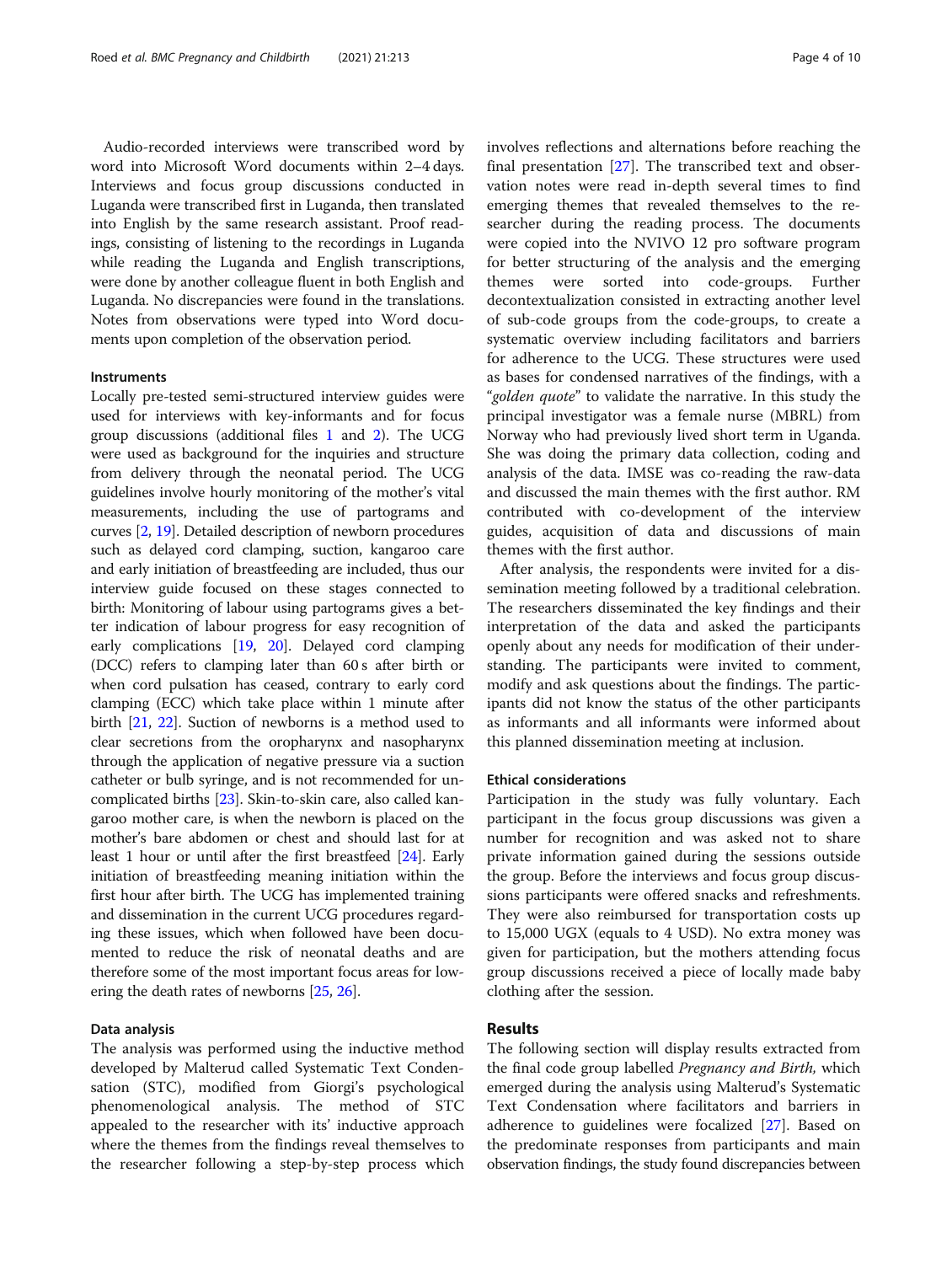the UCG and performed hands-on-procedures related to neonatal care practices. Key findings disclosed infrequent and rare usage of partograms for monitoring of deliveries, deviant or uncertain timing for cord clamping and routine suction of newborns performed against recommendations by professional health workers, whereas TBAs operated in consistency with UCG. On the use of skin-to-skin care, the routines varied, and although the practice was customarily initiated, it seldom lasted for the recommended time span. Initiation of breastfeeding within the first hour after birth was routine, unless complications occurred, in which cases the mother and baby could be found separated from each other for up to 3 days. The results are thematically presented in the table below (Table 2).

None of the respondents confirmed knowledge about UCG, but the researcher found the printed guidelines present in both the Health Centre and the Hospital. When asked to describe what happens during labour and after birth, the respondents talked of procedures related to vital examinations of the mother, baby's body warmth, hygiene, cord clamping, resuscitation and necessary injections and medicines. These procedures were also closely observed by the researcher when present during and after deliveries.

## Monitoring of delivery

#### Health workers perspective

In-depth interview with health workers about monitoring of women in labour showed knowledge about vital observations. They would check the heartbeat, is it present? Is the baby still alive? They would listen to the heartbeat of the baby through the fetoscope: Is the heart beating weak or faint? Or is it maybe beating too fast? They explained about taking the fundal height and procedures for vaginal examination:

"Did she take the circumcision, you see some people have, is she having a normal vulva? So, I do the cleaning, after that I go inside, I must check - is the vagina hot? If it is hot it is also an alarming thing. So, it has to just be warm and moist. Because if she's in labour and the vagina is actually dry, it is also a problem". (Midwife 25–35 years).

Observations in the Hospital and Health Centre found common use of freehand journal writing as documentation of delivery. Although charts and partograms were available, they were rarely or unsystematically used which could sometimes cause difficulties or delays when searching for specific vital data or monitoring of a patient's delivery progression.

## TBAs' and VHTs' perspective

Both VHTs and TBAs assisted women who came to ask for help in labour. They would check the mother for signs of diseases and had low thresholds for referrals to hospitals if the mothers were showing signs of complications.

"A woman when she produces, and you check her that she's ok, you get a flask of warm water and mix it with tea leaves because it helps her to produce well. When a mother is in labor pain and when there is no one to help her, I do give a hand to her to help her deliver well" (VHT 50–80 years, village 1).

## Cord clamping – timing Mothers' perspective

A number of the mothers told stories of how they were unable to reach qualified help when the time for delivery was near. Reason could be transport cost, unsafe environments, darkness, or long distance. Nevertheless, home births could have the advantage of facilitating delayed cord clamping:

"I produced outside the house, so they took the baby inside. When I was done with giving birth, I knelt down for the remaining's of the placenta to come out. They got the baby to cut the cord, after they covered the baby and they took the baby inside". (Mother 25–35 years, village 3).

#### Health workers' perspective

Optimally, from the health workers' perspective, clamping of the umbilical cord was done using forceps, but from observations done by the researcher, the cut-off ends of surgical gloves were frequently used for cord clamping in cases where the forceps had not been sterilized or were unavailable. The clamping and cutting of the baby's umbilical cord was normally performed on the mother's abdomen immediately after birth. Further

Table 2 Overview of results from various respondents' perspectives

|                | Parto-gram use | Timing for cord<br>clamping | Suction/wiping<br>of newborns  | Skin-to-skin care               | Initiation of<br>breastfeeding | <b>Complications</b>                      |
|----------------|----------------|-----------------------------|--------------------------------|---------------------------------|--------------------------------|-------------------------------------------|
| Mothers        | N/A            | Uncertain                   | Not mentioned                  | Various experiences             | Mostly as<br>recommended       | Deviant from UCG                          |
| Health workers | Rarely used    | Deviant from UCG            | Against UCG<br>recommendations | Limited skin-to-skin<br>contact | As recommended                 | Marginal resources<br>and infra-structure |
| TBAs/VHTs      | N/A            | Various procedures          | As recommended                 | <b>Uncertain</b>                | As recommended                 | Hospital referrals                        |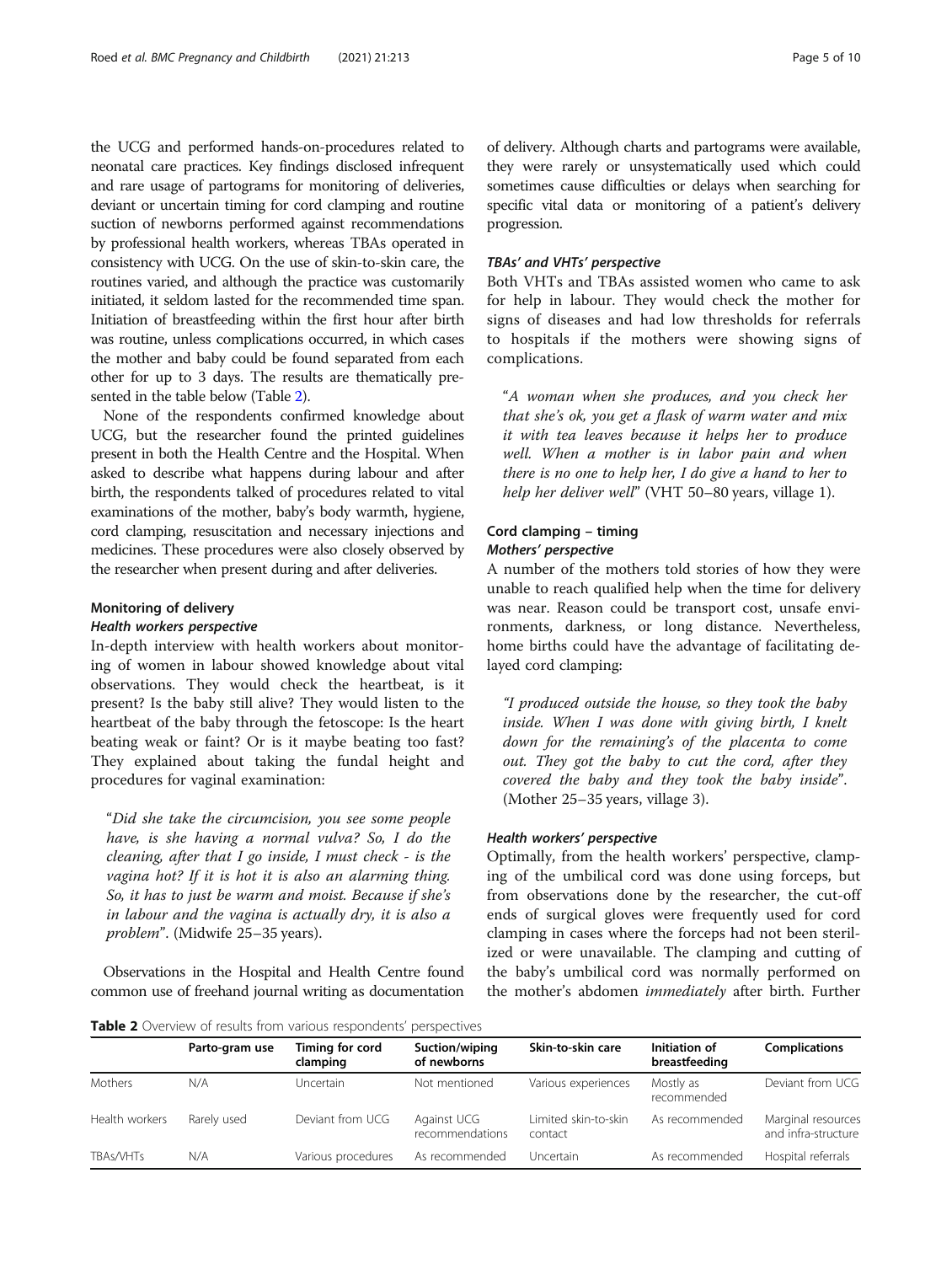shortening of the cord was then done in the infant warmer, or sometimes also on the abdomen of the mother:

"The baby is placed on the stomach of the mother, then you get two forceps, then you use them to attach to the umbilical cord, then you cut". (Nursing student 19–21 years).

The "warmer" is an electrically heated machine where the newborn was placed after birth while the health workers cleaned the mother and where procedures on the baby were performed, thus creating a barrier for skin-to-skin contact.

## TBAs' perspective

Traditional birth attendants naturally did not have the equipment and resources available at the health facilities, but several of them had attended training with medical doctors and had been taught what steps and measurements to take after attending to a delivery. The procedure of cord-clamping varied from village to village as described by two different attendants below:

"I shorten the cord before the remaining of the placenta comes out because that's how the doctors told  $\mu$ s". (TBA 50–80 years, village 1).

"I help the mother to remove the remains of a placenta from the mother's womb then after removing it I cut it off". (TBA 50-80 years, village 5).

## Oronasopharyngeal suction Health workers' perspective

to routinely suction newborns.

Routine suction of the nose and mouth was performed various places. Sometimes it happened on the abdomen or chest of the mother, whereas other times it could be performed on a separate bed or in the infant warmer. Students interviewed also confirmed being taught how

"After clamping, if the child is OK, you resuscitate, you first suck out the secretion from the noise and the mouth to open the air to breath, you have to resuscitate with the barb syringe, and you remove the mucus here in the mouth. If you don't, that's when you find some babies having fever, then flu at an early age". (Midwife 25–35 years).

## TBAs' perspective

As a variation to oronasopharyngeal suction by bulb syringes mentioned by the health workers, another method used by the TBAs, facilitating guideline recommendation, was described as follows:

"If the baby has been born, immediately you clean the baby very well with a clean cloth because they (health workers) provided us with them, so I use those clean clothes to clean the baby in the ears and mouth for the baby to breath well". (TBA 50–80 years, village 1).

#### Skin-to-skin care

Placing the newborn baby on the mother's abdomen or in her arms immediately after birth is often referred to as kangaroo care, skin-to-skin contact or kulubutu in Luganda.

#### Mothers' perspective

Many mothers confirmed having the baby put on their chest after birth and they spoke of the importance related to hygiene and warmth. Others had experiences of being separated from their newborns for unknown reasons.

"after birth they cut the cord, they covered the baby and placed the baby on the bed". (Mother 15–25, village 3).

#### Health workers' perspective

From observations, the newborn was routinely put on the mother's abdomen immediately after being born, but there were often only a few minutes of contact before the baby was moved to the infant warmer for further procedures, then wrapped in several layers of blankets before returned to the mother.

"After shorten the cord you wrap the baby … .remember you do all that (procedures) when you put the baby in the warmer. At least you maintain the temperature that was in the uterus. Then you wrap the baby in warm clothes and give it to the mother for breastfeeding." (Midwife student 19–21 years).

In the Health Centre, where there was no warmer, the baby was more likely to be placed in the arms of the mother during the cleaning process or given to a family member or attendant for safekeeping.

"when the baby is born you have to get a cloth and put on the abdomen of the mother, as we did it yesterday … and then the baby has to cry, and you place it on the abdomen". (Midwife 25–35 years).

## TBAs' perspective

When someone gives birth from home with the help of a TBA, the option of putting the baby somewhere other than on the mother's body was limited. Even so, the practices varied: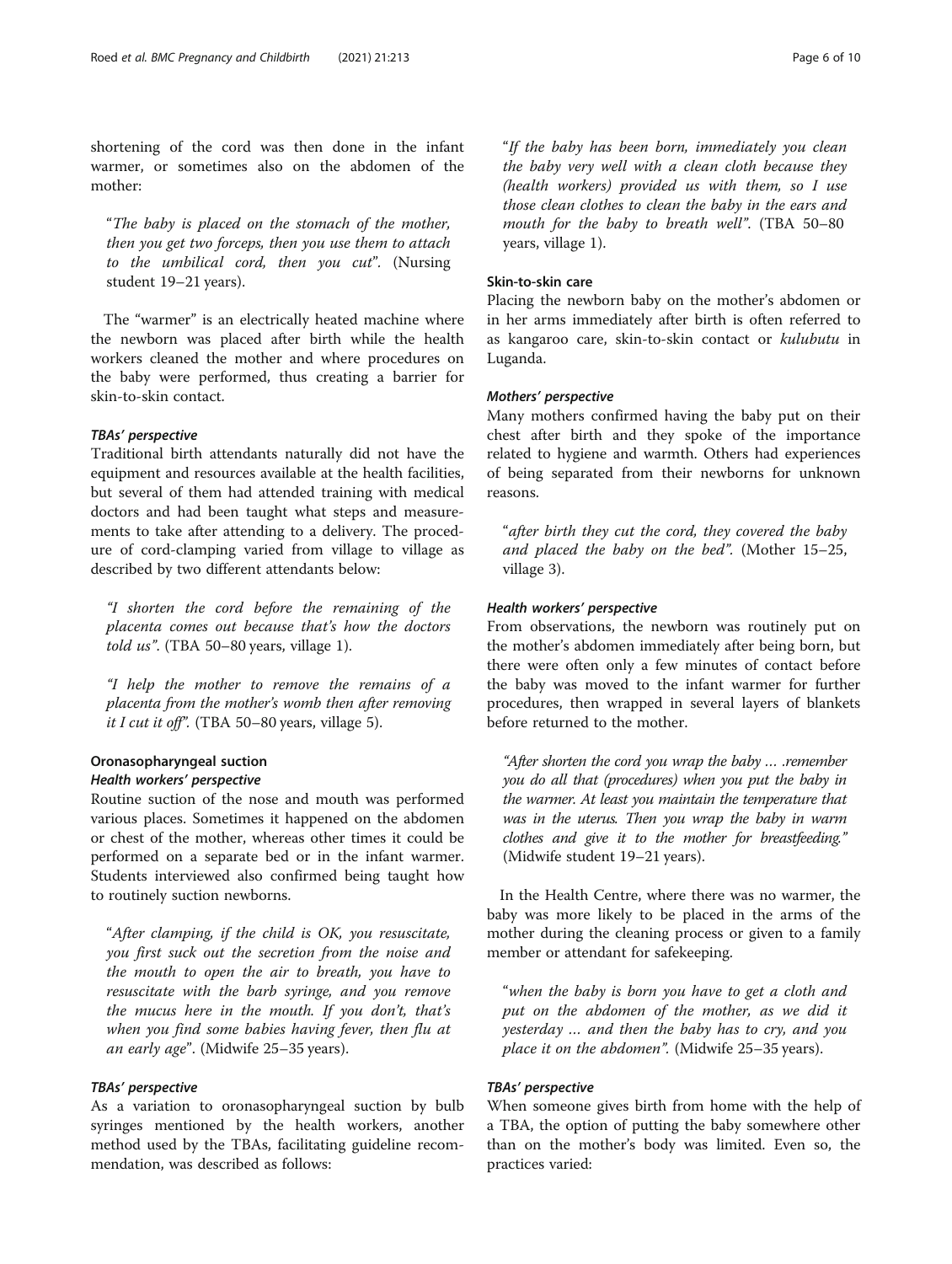"… you clean up the baby and place the baby somewhere and then clean up the mother". (TBA 50–80 years, village 2).

## Initiation of breastfeeding

Overall knowledge about the usefulness of breastfeeding was found among all the participants in the study, and the option of not breastfeeding seemed none-existent, or even unheard of. Time of initiation was found in accordance with the UCG in most of the observed cases and no adverse knowledge or recommendation were detected on this subject. Mothers who had faced complications during or after birth, were naturally more likely to initiate breastfeeding later than the recommendations.

## Complicated births

#### Mothers' perspective

Some mothers had experienced complications that lead to emergency Caesarean section surgeries, and this could be a challenge. They lost control of the situation and the initiation of breastfeeding was delayed. Sometimes it was the baby who faced complications, and a mother of three who delivered in a hospital explained how she was separated from her baby for three days before the initial breastfeeding occurred:

"I remained in the ward for the mothers. This one they took him in the room. Special care room, for these children, and they worked on him for three days before I saw him, yeah ( …) for three days, after there, they give me to breastfeed, to start breastfeeding him". (Mother 25-35 years, village 7).

## TBAs' perspective

The traditional birth attendants interviewed were aware of the risks connected with childbirth, and when asked about how they dealt with complications, most of them said that they refer the mothers to the hospital.

"… When you first bleed with blood when about to give birth that's a bad sign and it is not good, when I notice that, immediately I refer them to the hospital, when still in labor pain I am the one to escort them to the hospital …" . (TBA 50–80 years, village 5).

One traditional birth attendant said she used her herbal medicine to help with complications and one respondent described how she dealt with retained placenta:

"When the placenta refuses to come out quickly, I have to place the baby on the mother's breast when I have cleaned it well, and when the baby sucks the breast it helps the placenta to come out quickly". (TBA 50–80 years, village 5).

During the dissemination meeting which took place in November the same year, the participants' feedback about the study was unanimously positive. Many expressed gratitude for receiving information about updated research and guidelines and gave constructive feedback to the researchers with suggestions for improving quality of maternal health care in Uganda. One recommendation suggested was structured interchanging of knowledge and practices between TBAs and midwives. Another suggestion was to focus more on breastfeeding routines and -problems during antenatal classes.

## **Discussion**

This study aimed at identifying provider and user perspectives regarding the knowledge of and adherence to the UCG recommendations in aspects of delivery and newborn care, both in cases of home births and deliveries within health facilities. Barriers and facilitators to adherence with the UCG were explored both in cases with normal and complicated delivery and post-partum histories in Buikwe District, Uganda.

Results from the study show that the UCG were unfamiliar to the health workers in the study, although responses and actions from the health workers were found to be in accordance with the guidelines in many areas [\[6](#page-8-0)]. Other studies have shown low adherence to guidelines regardless of knowledge thereof [\[28\]](#page-9-0). Areas for improvements involve better documentation of labour progress and higher compliance with recent research-based updated guidelines on specific newborn procedures such as timing of cord clamping, suction and skin-to-skin care as described in the UCG.

The observed minimal documentation on charts and partograms during deliveries could be attributed to time restrictions and health workers' confidence in own clinical observations. However, assessment of labour progress is important, and especially so if labour is prolonged or if complications occur. Circumcisions of women is illegal in Uganda and on the decline, but some tribes and individuals are still performing this procedure which is a contributor to birth complications [[29,](#page-9-0) [30](#page-9-0)]. Monitoring of labour using partograms gives a better indication of labour progress, and together with knowledgeable and observant midwives it may prevent unnecessary emergency Caesarean sections [[19,](#page-9-0) [20](#page-9-0)]. A Ugandan study from 2009 on the use of partograms found poor use and lack of training among the staff on how to use them [[19](#page-9-0)]. Similar results were found in a recent study from 2019 [[7\]](#page-8-0), communicating the need for continued attention to and improved measures for implementation of this important monitoring tool. Support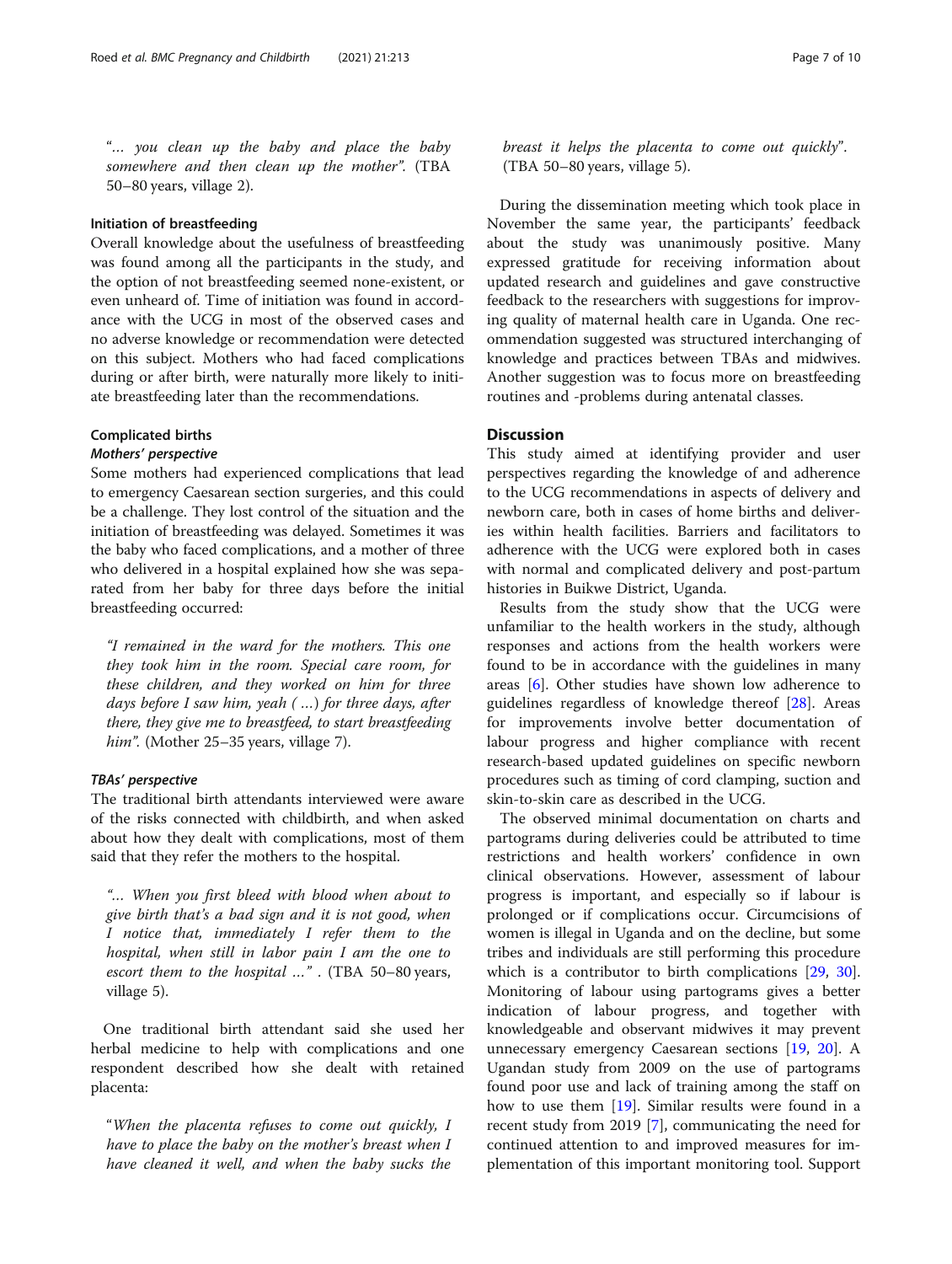supervision in health facilities have shown positive results in quality improvements on maternal and newborn health services and practices [\[31](#page-9-0)].

Clamping of the umbilical cord in the Hospital and Health Centre was performed immediately after birth and normally before the presentation of the placenta. These findings diverge slightly from recent Ugandan studies that found timing of cord clamping satisfactory, although with differentiation in the results to the positioning of the baby, whether it was placed above or below the level of placenta, hence allowing the gravity to maximize the benefits of postnatal pulsations in the cord [[8,](#page-9-0) [9](#page-9-0)]. Results from this study reveal that some of the traditional birth attendants waited for the placenta to come out and thereafter cut the cord. Benefits from delayed cord clamping has been found both for pre-term babies as well as for those born at term. Qian et al (2019) found benefits involving higher Hemoglobin levels and reduced anemia. Also, higher levels of iron supplies have been found in infants up to 6 months [\[32](#page-9-0)]. Another study from 2019 found higher levels of Oxygen in babies with delayed cord clamping than in those who had early cord clamping, in addition to slower heart beat and higher Apgar scores [[22\]](#page-9-0). Studies have not found an elevated risk of postpartum haemorrhage in the mothers, and the benefits to the baby is equally high or higher when delivered by Caesarean section [\[21](#page-9-0), [22](#page-9-0), [32,](#page-9-0) [33\]](#page-9-0).

The procedure of oronasopharyngeal suction was not in alignment with the Uganda Clinical Guidelines which states that it is part of "Harmful and ineffective resuscita-tion practices" (UCG 16.5.1) [\[6\]](#page-8-0). The routine suction performed by the health workers, was believed necessary to allowing the baby to breathe. The reasons behind the suction practices could be related to the curriculum of the schools, or just a continuous practice from earlier recommendations. The practice of routine suction of newborns has been found to cause side effects like bradycardia and apnoea, although not with the use of a bulb syringe [[34\]](#page-9-0). Wiping the baby's nose and mouth with a clean cloth after birth, as more often performed by traditional birth attendants, is in accordance with recent studies from the U.S. and Austria, where wiping was found superior to suction, unless the baby had difficulty breathing  $[35, 36]$  $[35, 36]$  $[35, 36]$ . Hence, recommendations on cooperation between professional health workers and TBAs should not be underestimated [\[9](#page-9-0)]. Issues with proper cleaning and reusage of suction bulbs may be an additional unnecessary trigger of newborn infections [\[37](#page-9-0)].

The use of skin-to-skin contact after birth was common practice, although the time period for the skin-toskin connection could be only a few minutes. The UCG have divergent approaches to skin-to-skin care. In the description of the "3<sup>rd</sup> stage of birth" it recommends "to

wrap the baby in warm towels and give to the mother to introduce breast feeding" whereas in the section for "Care of Baby Immediately After Delivery", the recommendation is to "keep baby warm with skin-to-skin contact" [\[6\]](#page-8-0). UNICEF recommends skin-to-skin contact for 1 hour, or until after the first breastfeed [[24\]](#page-9-0). The routine of placing babies in a warmer for the following newborn procedures seemed to create a barrier for further skin-to skin contact. One explanation for this practice may be due to the marginal bedding on the delivery beds. The mother is required to bring a plastic sheet to cover the delivery bench, which creates blood and other substances to stick to the body of the mother and require thorough cleaning before she can be moved to another bed. The use of one-time absorption sheets for delivery surfaces would seem more beneficial and shorten the time span of separation between mother and child, but this may be an economical issue [[37\]](#page-9-0). Lowcost interventions of training health workers in the importance of skin-to-skin contact has been successful in other parts of Uganda and should be considered [[10](#page-9-0)].

Sometimes separation between the mother and the newborn is inevitable when complications occur, whether during or after delivery. Ideally the separation period should be as short as possible [[38](#page-9-0)]. Separation between the mother and the newborn may create insecurity and unnecessary worrying for the mother and delay the bonding and breastfeeding initiation. Studies have also revealed separation as a cause for stressors in the newborn which could lead to neurodevelopmental problems [\[39](#page-9-0)–[41](#page-9-0)]. The study found cases of separation from the newborn for up to 3 days after birth complications. There may be unknown medical reasons for the separation in this study, but further inquiries are recommended to ensure this is not standard procedure. Findings from other studies show common use of kangaroo-mother care when mothers reside in the same ward/hospital, but not always incorporated if baby stays alone [[37](#page-9-0)].

#### Study strengths and limitations

Limitations of the study include possible bias as the principal investigator was a foreign person which may give participants incentives to over- or under exaggerate their answers. However, being a foreigner is sometimes perceived as non-threatening by the interviewees who may speak more freely than with somebody belonging to the same health system that may criticize their practices. There was no initial research done to investigate whether the UCG had been attempted implemented in the chosen health facilities. Background knowledge of this fact may have altered questions in the interview guide, conversely, it could have made the researcher more biased to the health workers' answers. There were few midwives included in the study because of the low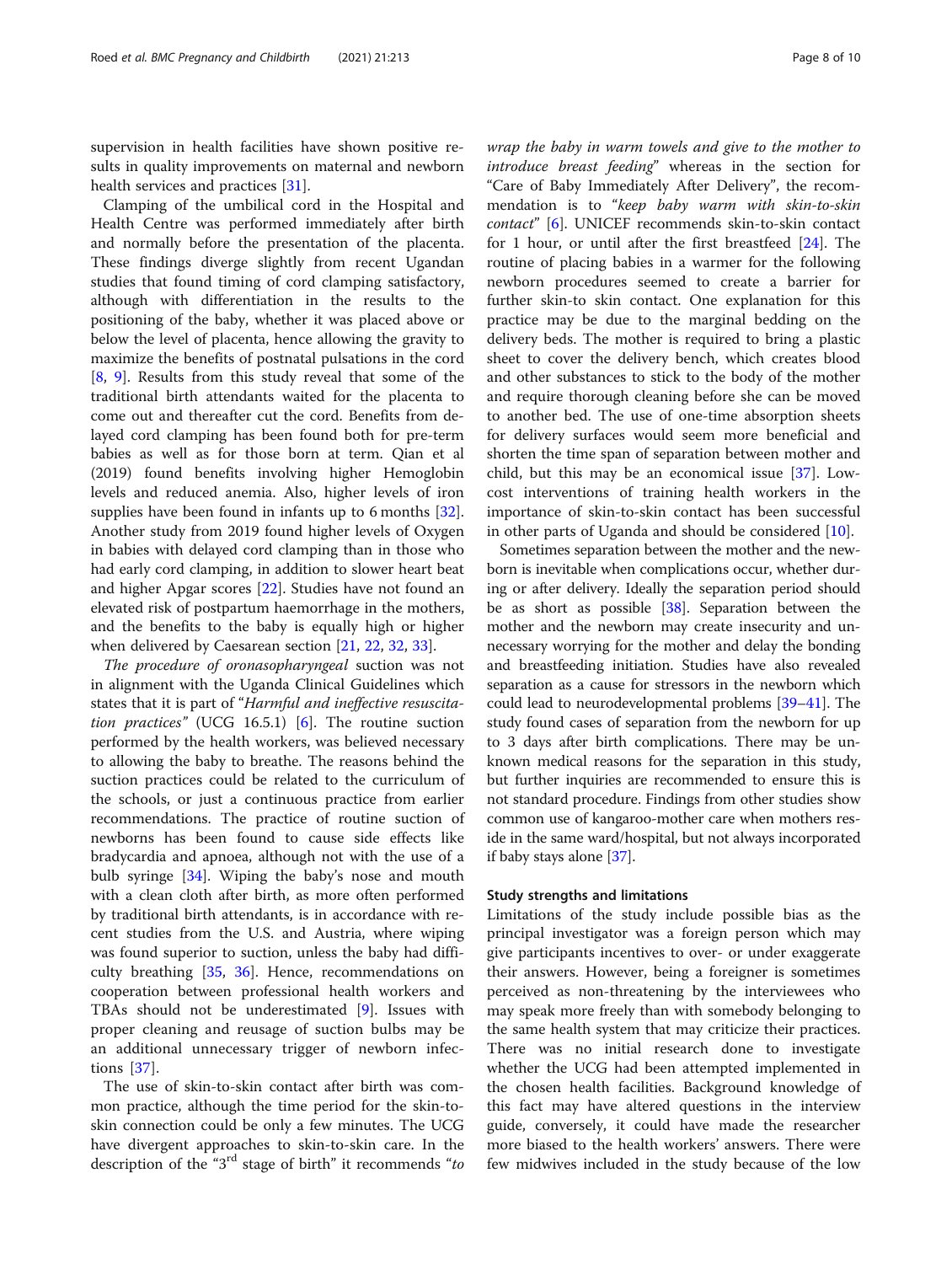<span id="page-8-0"></span>number of midwives on the chosen study sites. This may have influenced the results from the health workers' perspective as responses from students with less experience were overrepresented. Credibility of the study was sought obtained by using local translators and trained interviewers of both sexes, in addition to proof readings of transcriptions. Findings from one focus group discussion and one interview were typed from notes only, due to issues with electric power and technical difficulties. This may have caused loss of information otherwise recorded. Corresponding results from observations and interviews gave stronger dependability of the study, although no observations were done for home births. Based on previous research from rural settings in Uganda the results from the study are considered transferable to settings with similar context and clienteles.

## Conclusion

Findings from the study show the importance of continued awareness and focus on systemic strategies for implementation of the UCG recommendations. Implementation of the UCG in the curriculum of nursing-and midwife education is advisable. Low-cost interventions such as various teaching methods targeting promotion in practical use of the UCG are recommended as measures for mitigation of the know-do gap in neonatal care practices. Diverging practices between health workers and TBAs, give indications for closer coalitions between the two branches in maternal health care. Further research on mother-infant contact after birth complications is recommended.

#### Abbreviations

DCC: Delayed cord clamping; ECC: Early cord clamping; IRB: Institutional Review Board; MCH: Maternal and Child Health program; REC: Regional ethical committee; STA: Systematic text analysis; TBA: Traditional birth attendant; UCG: Uganda clinical guidelines; UDHS: Uganda district and health survey; UNICEF: United Nations International Children's Emergency Fund; VHT: Village health team worker; WHO: World Health Organization

#### Supplementary Information

The online version contains supplementary material available at [https://doi.](https://doi.org/10.1186/s12884-021-03699-4) [org/10.1186/s12884-021-03699-4.](https://doi.org/10.1186/s12884-021-03699-4)

Additional file 1. Interview guide for key-informants

Additional file 2. Interview guide for focus group discussions and mothers

#### Acknowledgements

The authors wish to thank the participants in the study for their interest and cooperation. Authors also extend gratitude to Nyenga Foundation Norway/ Uganda and School of Public Health Makerere University, Uganda and Centre for International Health/ University of Bergen, Norway Collaboration 2018-2020.

#### Authors' contributions

MBR did the primary data collection, coding and analysis of the data. IMSE was co-reading the raw-data and discussed the main themes with the first author. RM contributed with developing the interview guides, acquisition of data and discussions of main themes with the first author. All authors read and approved the submitted version.

#### Funding

The research was part of the fulfilment of a M.Phil. degree in Global health at the Centre for International Health, University of Bergen. The study relied on self-funding and traveling grants of NOK 15000 from the University of Bergen. No external funding was received to conduct this study.

#### Availability of data and materials

Questions regarding the datasets can be discussed with the corresponding author on reasonable request.

#### **Declarations**

#### Ethics approval and consent to participate

The research was approved by the Makerere University Higher Degrees Research and Ethics Committee, Uganda (HDREC/2018/6) and registered with Uganda National Council for Science and Technology (HS302ES). The Regional Committee for Medical and Health Research Ethics, Norway (2018/ 602/REC West) approved the study. Signed consent for internship/research was obtained from St. Francis Hospital Nyenga and Kabizzi Health Centre. Participation in the study was fully voluntary and the subjects were given the possibility to withdraw consent at any given time and without reason, and demand that any personal input be deleted. All participants were given an information sheet about the study in either English or Luganda when asked for participation, and if agreeing asked to sign or fingerprint a consent form.

## Consent for publication

Not applicable.

#### Competing interests

The authors declare that they have no competing interests.

#### Author details

<sup>1</sup>University of Bergen, P.O. Box 7800, 5020 Bergen, Norway. <sup>2</sup>Makerere University College of Humanities and Social Sciences, P.O Box: 7062, Kampala, Uganda.

#### Received: 4 September 2020 Accepted: 5 March 2021 Published online: 17 March 2021

#### References

- 1. UNICEF. Levels and trends in child mortality report 2019 [Internet]. New York: UNICEF; 2019. Available from: [https://www.who.int/maternal\\_child\\_a](https://www.who.int/maternal_child_adolescent/documents/levels_trends_child_mortality_2019/en/) [dolescent/documents/levels\\_trends\\_child\\_mortality\\_2019/en/.](https://www.who.int/maternal_child_adolescent/documents/levels_trends_child_mortality_2019/en/)
- 2. UNICEF. Every child alive [Internet]. 2018. Available from: [https://www.unicef.](https://www.unicef.org/publications/files/Every_Child_Alive_The_urgent_need_to_end_newborn_deaths.pdf) [org/publications/files/Every\\_Child\\_Alive\\_The\\_urgent\\_need\\_to\\_end\\_](https://www.unicef.org/publications/files/Every_Child_Alive_The_urgent_need_to_end_newborn_deaths.pdf) [newborn\\_deaths.pdf.](https://www.unicef.org/publications/files/Every_Child_Alive_The_urgent_need_to_end_newborn_deaths.pdf)
- 3. WHO United Nations Population Fund U. Managing complications in pregnancy and childbirth: a guide for midwives and doctors – 2nd ed. 2nd ed. Geneva: Organization WH; 2017. Available from: [https://www.who.int/ma](https://www.who.int/maternal_child_adolescent/documents/managing-complications-pregnancy-childbirth/en/) [ternal\\_child\\_adolescent/documents/managing-complications-pregnancy](https://www.who.int/maternal_child_adolescent/documents/managing-complications-pregnancy-childbirth/en/)[childbirth/en/.](https://www.who.int/maternal_child_adolescent/documents/managing-complications-pregnancy-childbirth/en/)
- 4. WHO. Newborns: improving survival and well-being. 2020 [cited 2020 Dec 8]. Available from: [https://www.who.int/news-room/fact-sheets/detail/](https://www.who.int/news-room/fact-sheets/detail/newborns-reducing-mortality) [newborns-reducing-mortality.](https://www.who.int/news-room/fact-sheets/detail/newborns-reducing-mortality)
- 5. WHO. Pregnancy, childbirth, postpartum and newborn care. A guide for essential practice [Internet], vol. 2019; 2015. Available from: [https://www.](https://www.who.int/maternal_child_adolescent/topics/newborn/care_at_birth/en/) [who.int/maternal\\_child\\_adolescent/topics/newborn/care\\_at\\_birth/en/](https://www.who.int/maternal_child_adolescent/topics/newborn/care_at_birth/en/).
- 6. Ministry of Health U. Uganda clinical guidelines 2016 | Ministry of Health Knowledge Management Portal [Internet]. [cited 2020 Sep 4]. Available from: [http://library.health.go.ug/publications/guidelines/uganda-clinical](http://library.health.go.ug/publications/guidelines/uganda-clinical-guidelines-2016)[guidelines-2016.](http://library.health.go.ug/publications/guidelines/uganda-clinical-guidelines-2016)
- 7. Mukisa J, Grant I, Magala J, Ssemata AS, Lumala PZ, Byamugisha J. Level of partograph completion and healthcare workers' perspectives on its use in Mulago National Referral and teaching hospital, Kampala, Uganda. BMC Health Serv Res. 2019;19(1):107. <https://doi.org/10.1186/s12913-019-3934-3> [cited 2020 Dec 9].